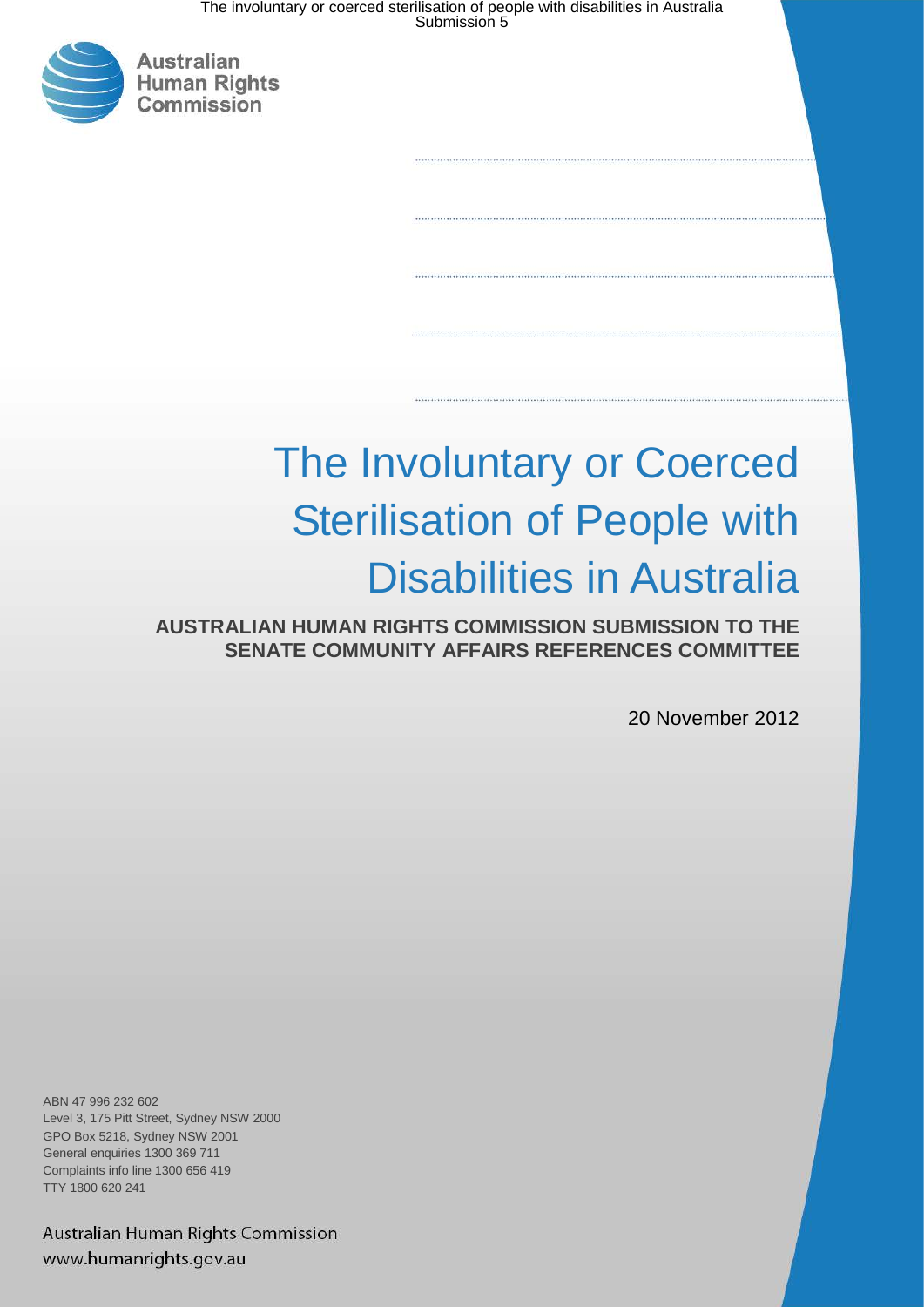*Involuntary or Coerced Sterilisation – November 2012*

## **Table of Contents**

| 1 |     |                                                                                                                                                   |
|---|-----|---------------------------------------------------------------------------------------------------------------------------------------------------|
| 2 |     |                                                                                                                                                   |
| 3 |     |                                                                                                                                                   |
| 4 |     | Involuntary or coerced sterilisation is a form of violence and torture, and                                                                       |
| 5 |     | The obligation to prohibit involuntary or coerced sterilisation  7                                                                                |
| 6 |     | Why is involuntary or coerced sterilisation occurring in Australia? 8                                                                             |
|   | 6.1 | The need to address discriminatory attitudes towards people with                                                                                  |
| 7 |     | Active measures must be taken to protect women and girls with<br>disability from involuntary or coerced sterilisation 10                          |
|   | 7.1 | Failure of current legal and regulatory framework to protect women                                                                                |
|   | 7.2 | Need for broad educational and support framework 10                                                                                               |
|   | (a) | Need to raise awareness and combat assumptions and stereotypical<br>attitudes which underpin the practice of involuntary or coerced sterilisation |
|   | (b) |                                                                                                                                                   |
|   | (c) | Improving responses to protect women and girls with disability from                                                                               |
|   | (d) |                                                                                                                                                   |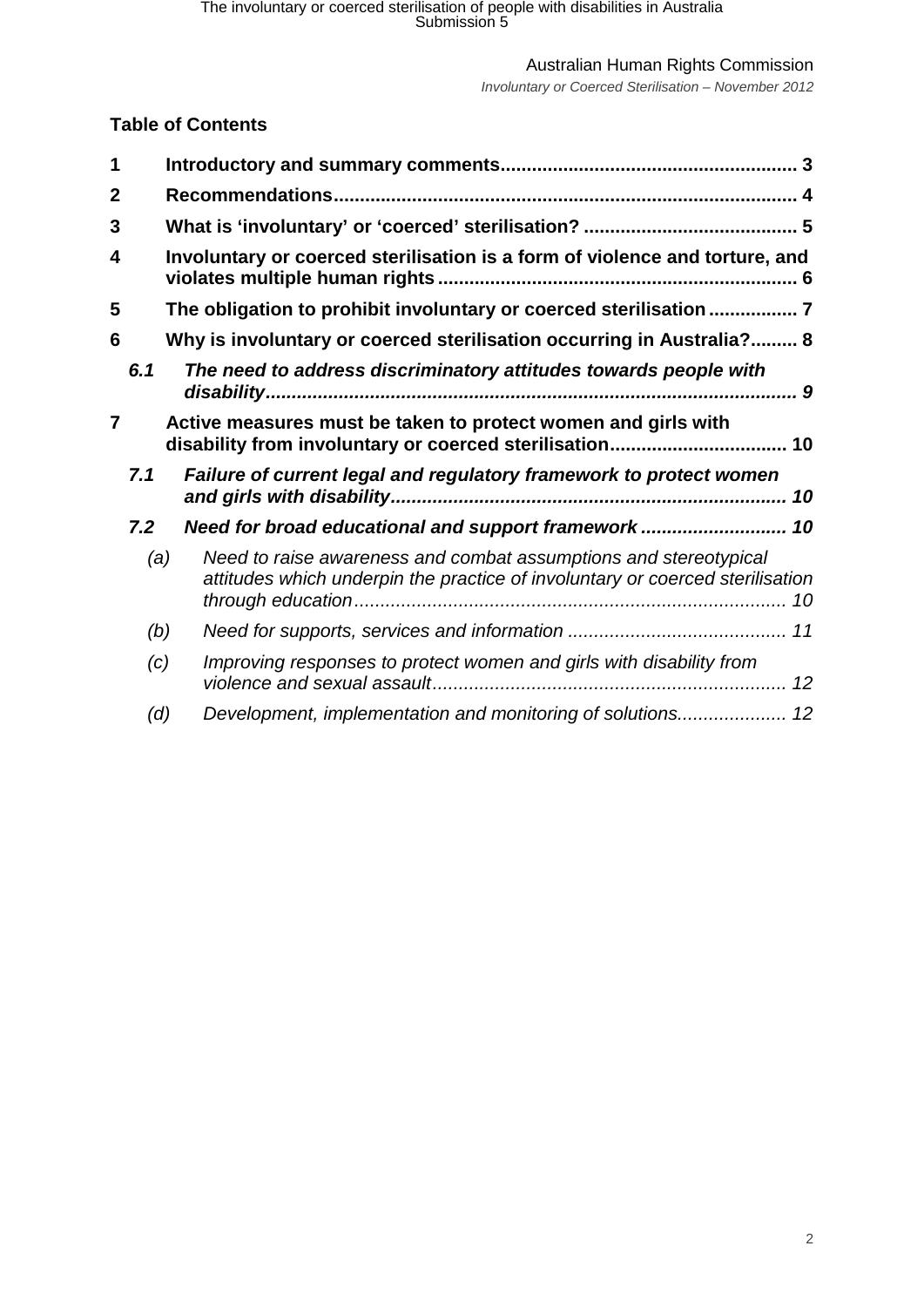Australian Human Rights Commission *Involuntary or Coerced Sterilisation – November 2012*

# <span id="page-2-0"></span>**1 Introductory and summary comments**

- 1. The Australian Human Rights Commission makes this submission to the Senate Community Affairs References Committee (the Committee) in its inquiry into involuntary or coerced sterilisation of people with disabilities in Australia.
- 2. The Commission welcomes this inquiry, as the Commission has long had concerns about the sterilisation of children (with or without disability), and the sterilisation of women with disability without their informed consent, in the absence of serious threat to life or health. [1](#page-12-0)
- 3. 'Sterilisation' refers to the performance of a medical procedure which permanently removes an individual's ability to reproduce, and/or the administration of medication to suppress menstruation. For the purposes of the present submission, sterilisations which are performed in an emergency situation where there is a serious threat to life or health are **not** considered to be 'involuntary or coerced' sterilisations.
- 4. With that qualification in mind, the Commission uses the term 'involuntary or coerced sterilisation' to refer to the sterilisation of children (regardless of whether they have a disability), and the sterilisation of adults with disability in the absence of their fully informed and free consent.<sup>[2](#page-12-1)</sup>
- 5. The Commission notes that in Australia the practice of involuntary or coerced sterilisation is predominantly directed against women and girls with disability, $3$  which is a result of both gender and disability-based discrimination. Involuntary or coerced sterilisations are performed for a number of reasons, including management of menstruation; to ease the burden on carers, or to prevent sexual abuse (and any resulting pregnancy).<sup>[4](#page-12-3)</sup>
- 6. The Commission recognises that the practice of involuntary or coerced sterilisation constitutes a form of violence and violates multiple human rights, including the rights of women and girls with disability to:
	- $\blacksquare$  be free from torture and violence<sup>[5](#page-12-4)</sup>
	- enjoy health (including sexual and reproductive health)<sup>[6](#page-12-5)</sup>
	- retain their fertility, found a family and make their own decisions about reproduction. [7](#page-12-6)

The Australian Government agreed to take all appropriate measures to promote, protect and respect these rights when it ratified the *Convention on the Rights of Persons with Disabilities* (CRPD).[8](#page-12-7)

7. The Commission commends the Committee for the breadth of the issues and perspectives included in the terms of reference. The Commission urges the Committee to adopt a human rights framework for its inquiry, and to consider the promotion and protection of the rights of people with disability, particularly women and girls, first and foremost in the development of each recommendation. Such an approach: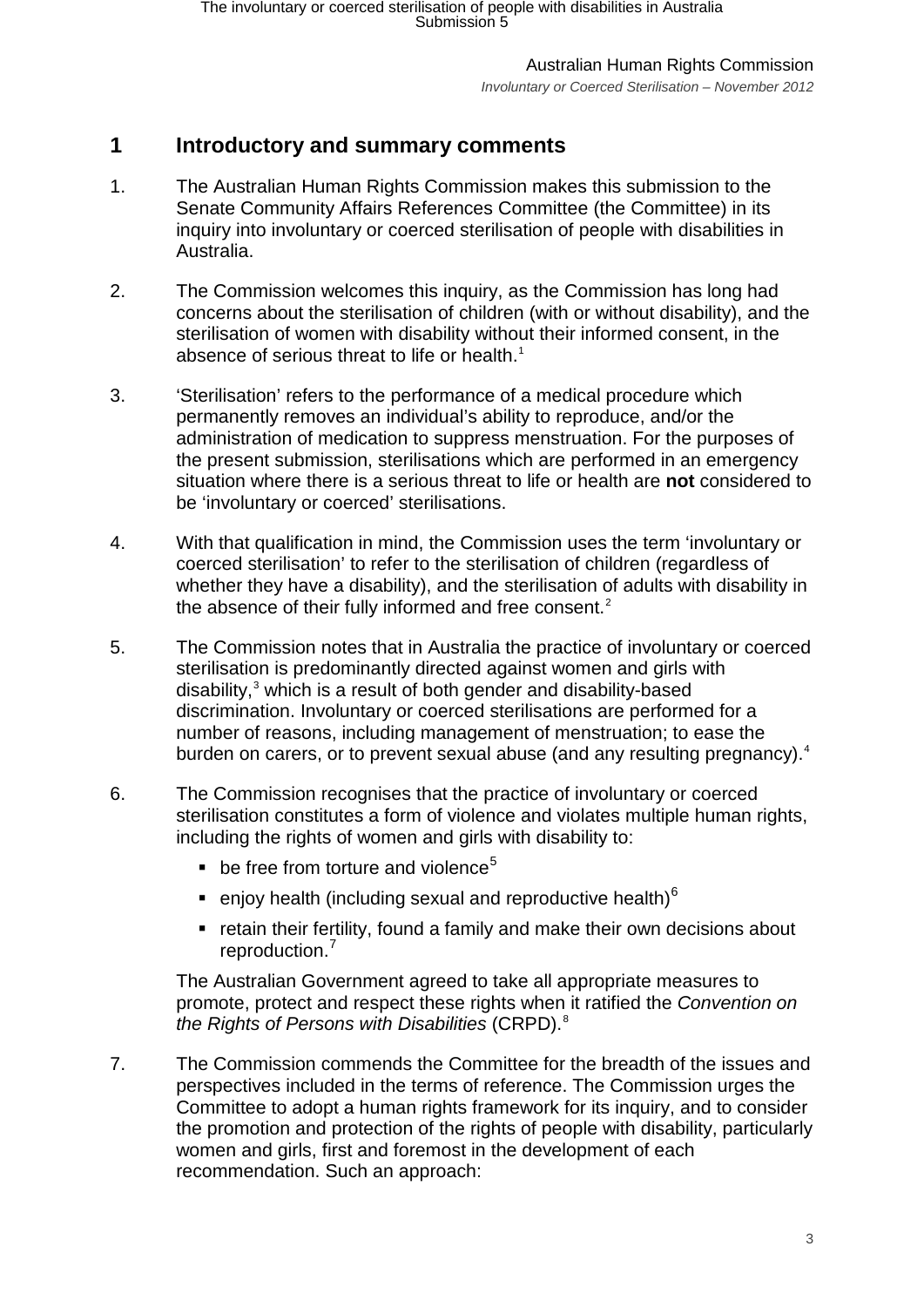The involuntary or coerced sterilisation of people with disabilities in Australia Submission 5

Australian Human Rights Commission

*Involuntary or Coerced Sterilisation – November 2012*

- will promote respect for the inherent dignity of all people with disability
- will challenge the consideration of involuntary or coerced sterilisation as, for example, a way to reduce the burden on carers, or as a strategy to avoid pregnancy as a result of rape
- will support the development of a comprehensive suite of recommendations to end all forms of involuntary or coerced sterilisation.
- 8. The Commission recognises that boys and men with disability who are subject to involuntary or coerced sterilisation are entitled to the same protection against violations of their rights as women and girls with disability. This submission focuses on women and girls with disability, as they experience significantly higher rates of involuntary or coerced sterilisation. However, the recommendations made in this submission are structured so as to ensure that the human rights of boys and men with disability who are subject to involuntary or coerced sterilisation are also addressed.

## <span id="page-3-0"></span>**2 Recommendations**

The Australian Human Rights Commission recommends that:

#### *Overarching recommendation*

**1. In the development and implementation of legislation, policies, programs and educative measures, government departments and agencies closely consult with and actively involve people with disability, through their representative organisations, with special emphasis on the participation of women and girls with disability.** 

#### *Legislative measures*

- **2. National legislation be enacted to criminalise, except where there is a serious threat to life or health, (i) the sterilisation of children (regardless of whether they have a disability), and (ii) the sterilisation of adults with disability in the absence of their fully informed and free consent.**
- **3. The removal of a child or adult with disability from Australia with the intention of having a prohibited sterilisation performed also be criminalised.**[9](#page-13-0)

#### *Policy measures*

- **4. A national system be developed to monitor the number of applications for, and number of orders made to sterilise women and girls with disability and men and boys with disability.**
- **5. People with disability, particularly women and girls, and their families and carers, be assisted to access appropriate sexual and reproductive health care and personal assistance when necessary.**
- **6. Counselling be provided to people who have been sterilised in the absence of their fully informed and free consent.**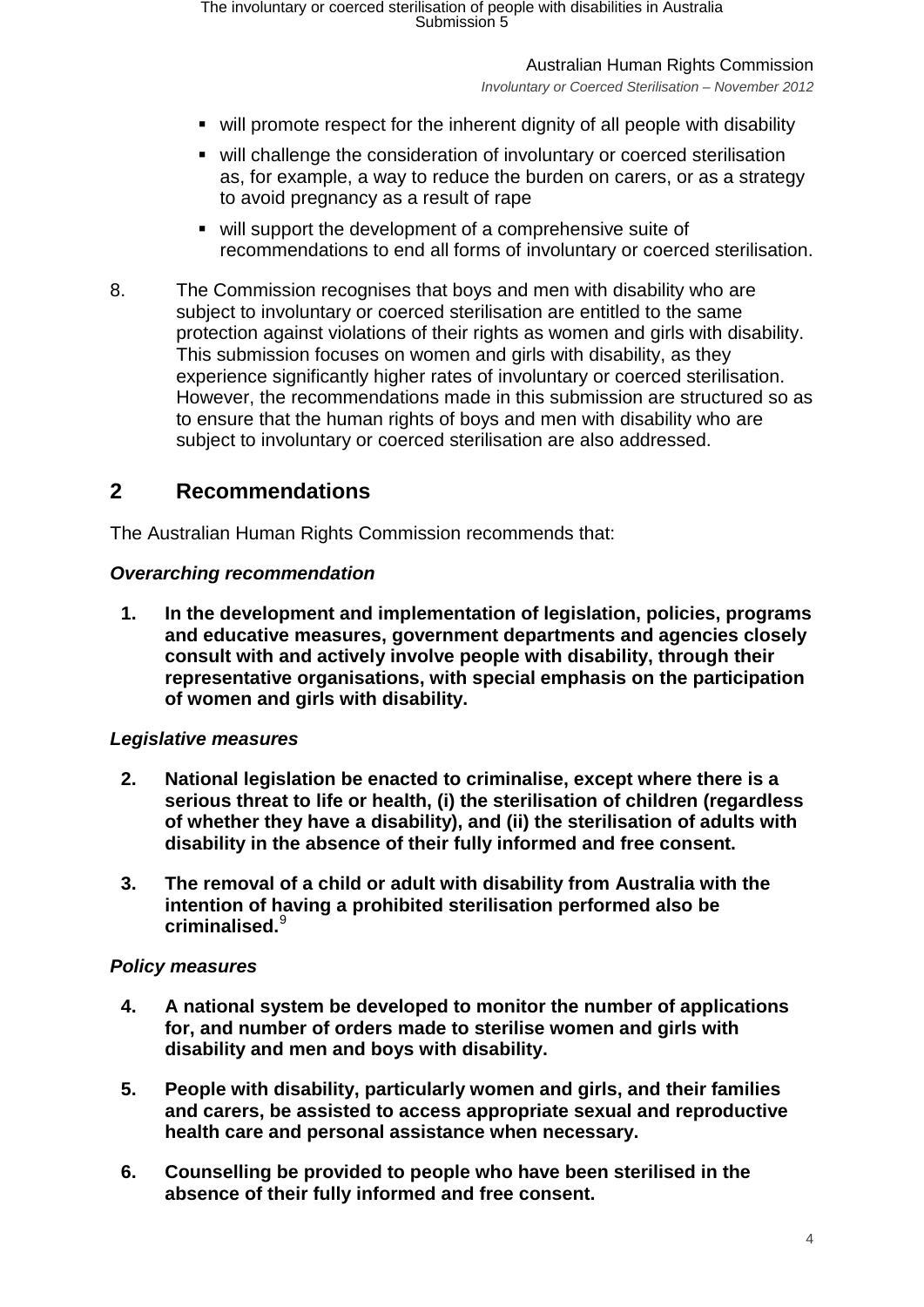Australian Human Rights Commission *Involuntary or Coerced Sterilisation – November 2012*

### *Educative measures*

- **7. A broad education and support framework regarding the sexual and reproductive rights of people with disability, particularly women and girls, be developed for people with disability, their families and their carers.**
- **8. All health services providers, professionals and staff working with people with disability be trained in the rights recognised in the**  *Convention on the Rights of Persons with Disabilities* **and the**  *Convention on the Elimination of All Forms of Discrimination against Women***.**
- **9. Accommodation and disability service providers be required to adopt policies and procedures for identifying, reporting and responding to gender-based violence, abuse and neglect, to ensure safe environments.**

## <span id="page-4-0"></span>**3 What is 'involuntary' or 'coerced' sterilisation?**

- 9. A sterilisation is 'involuntary' when it is performed (or, in the case of menstrual suppression medication, administered) against the person's will, or without the person being aware that it has happened (that is, without any form of consent from that person). In this situation, the right to make the decision about the sterilisation is removed from the person.
- 10. The High Court has warned that there is a 'significant risk' that persons making decisions about the sterilisation of others will make the wrong decision[.10](#page-14-0) The result is that a person can be subjected to an invasive procedure against her or his will and/or best interests, and be deprived of the ability to reproduce.<sup>11</sup>
- 11. 'Coerced' sterilisation refers to situations in which pressure, trickery or inducements are employed to convince the person with disability to 'consent' to the procedure or menstrual suppression medication, usually in the absence of information being given to that person about the true nature and implications of the procedure or medication.<sup>[12](#page-14-2)</sup>
- 12. As mentioned above, in the present submission, the Commission understands the term 'involuntary or coerced sterilisation' to exclude sterilisations performed in an emergency situation where there is a serious threat to life or health.
- 13. The reality of involuntary or coerced sterilisation is revealed by the story of Bella, a 34 year-old woman with a mild intellectual disability. When she was 12 she was told by her parents she was going to hospital to have her appendix removed, and was promised a doll as a reward if she behaved well during the procedure. Nine years later she was told that in fact it was her uterus, not her appendix, which had been removed. As Bella describes it:

…they were stealing something from my body. If they'd told the truth and asked me, I would have shouted 'No!'…My sterilisation makes me feel I'm less of a woman when I have sex because I'm not normal down there…When I see other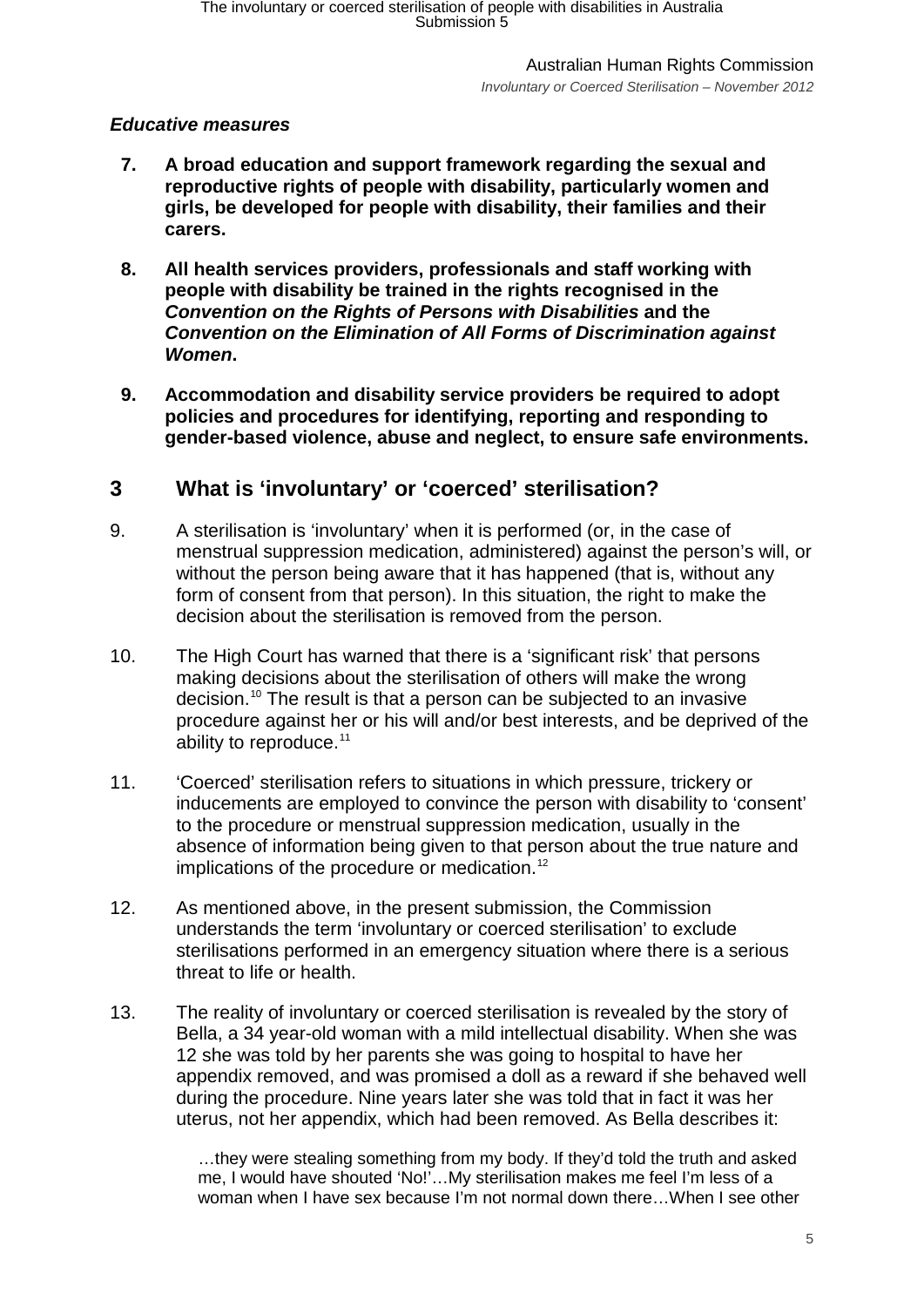*Involuntary or Coerced Sterilisation – November 2012*

mums holding their babies, I look away and cry because I won't ever know that happiness.<sup>[13](#page-15-0)</sup>

## <span id="page-5-0"></span>**4 Involuntary or coerced sterilisation is a form of violence and torture, and violates multiple human rights**

- 14. The involuntary or coerced sterilisation of women and girls with disability violates a number of their rights as set out in the CRPD, the *Convention on the Elimination of All Forms of Discrimination against Women* (CEDAW),<sup>[14](#page-15-1)</sup> and the *Convention on the Rights of the Child* (CRC), [15](#page-15-2) among other international human rights instruments.
- 15. The Office of the UN High Commissioner for Human Rights, [16](#page-15-3) international organisations representing medical professionals,<sup>[17](#page-15-4)</sup> and the Australian Law Reform Commission, [18](#page-15-5) have all recognised involuntary or coerced sterilisation (referred to as 'non-therapeutic' and/or 'forced' sterilisation) as a form of violence. The practice therefore breaches the rights of people with disability under the CRPD to be free from violence and to retain their physical integrity. [19](#page-15-6)
- 16. The UN Committee on the Rights of the Child (CRC Committee) views involuntary or coerced sterilisation of children as breaching Australia's obligation under article 19 of the CRC to protect children from all forms of physical and mental violence.<sup>[20](#page-15-7)</sup>
- 17. The UN Special Rapporteur on torture and other cruel, inhuman or degrading treatment or punishment has recognised involuntary or coerced sterilisation as a form of torture.<sup>[21](#page-15-8)</sup> The Human Rights Committee has also recognised that involuntary or coerced sterilisation of women may breach the prohibition against torture in article 7 of the *International Covenant on Civil and Political Rights* (ICCPR)*. [22](#page-15-9)*
- 18. The Commission notes that the violence involved in involuntary or coerced sterilisation is not applied indiscriminately- it is directed at people with disability, and more particularly at women and girls with disability. $23$ Involuntary or coerced sterilisation of women and girls has accordingly been recognised as a form of violence against women by the UN Special Rapporteur on violence against women. [24](#page-15-11) The Committee on the Elimination of All Forms of Discrimination against Women (CEDAW Committee) has identified the practice as a form of discrimination against women, which breaches States' obligations under CEDAW. [25](#page-15-12)
- 19. The practice of involuntary or coerced sterilisation denies women and girls with disability the right to make decisions about their own health care. It therefore removes their rights under the CRPD to enjoy legal capacity on an equal basis with others (including access to the support they may require to exercise their legal capacity), and to access health care based on their free and informed consent.<sup>[26](#page-15-13)</sup> The CEDAW Committee has stressed that sterilisation in the absence of consent violates 'women's rights to informed consent and dignity'.<sup>[27](#page-15-14)</sup>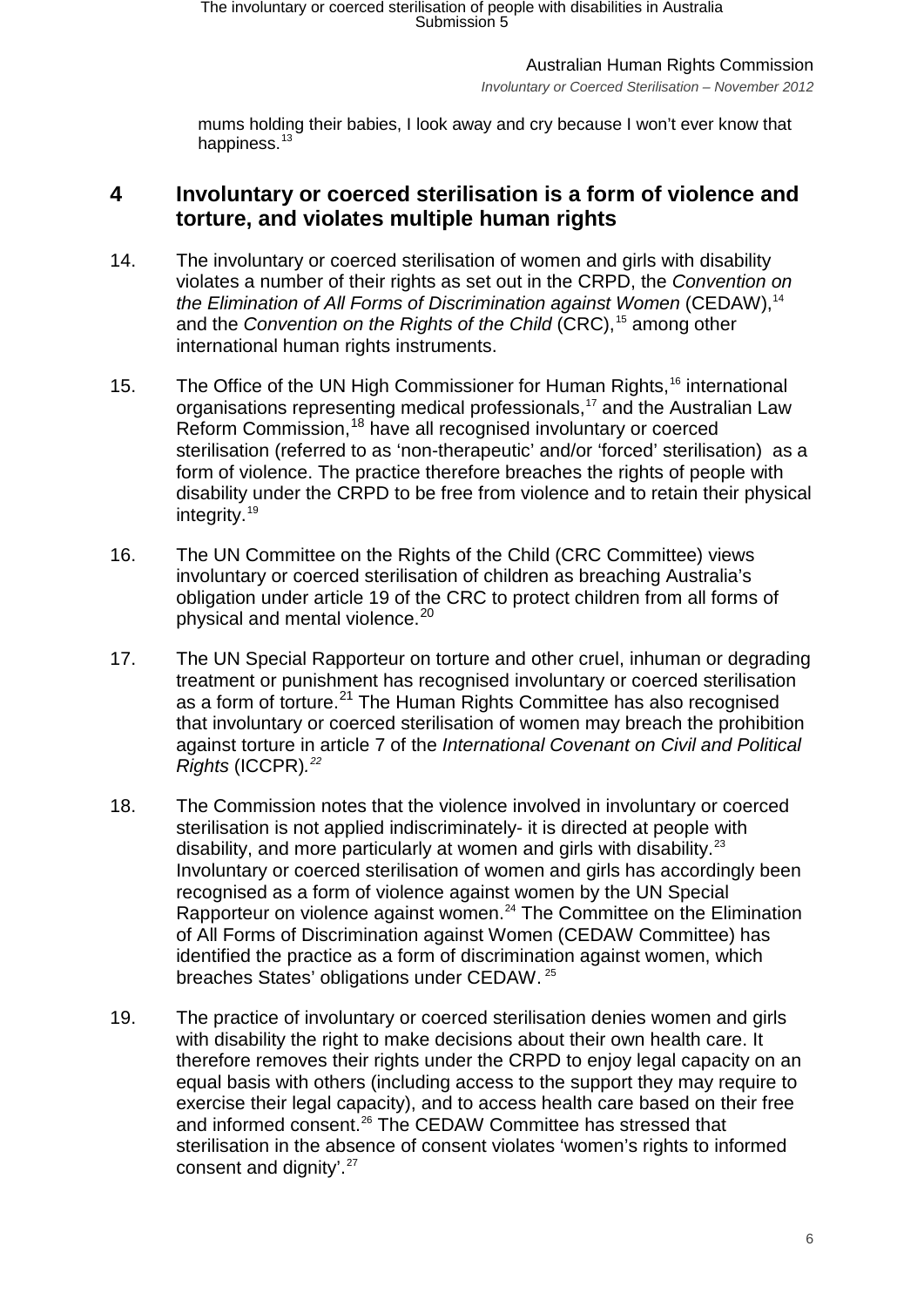*Involuntary or Coerced Sterilisation – November 2012*

20. The effect of sterilisation is to deprive women and girls with disability of their right to found and maintain a family, and to retain their fertility on an equal basis with others, contrary to article 23 of the CPRD. The long-term psychological impact and effects of this deprivation are reflected in the comments of those women who have been sterilised without their consent:

> *'*It has resulted in loss of my identity as a woman, as a sexual being.' 'I haven't had the chance to grieve the loss of a part of me that should have been mine to choose whether I keep it or not'.

'I have been denied the same joys and aspirations as other women.' 'The psychological effects are huge – it takes away your feelings of womanhood.'

'For me it is about living with loss.'[28](#page-15-15)

21. The denial of the rights of women and girls with disability to make their own (often future) decisions in relation to starting a family and bearing children also violates specific rights in CEDAW,<sup>[29](#page-15-16)</sup> the ICCPR,<sup>[30](#page-15-17)</sup> and the *International Covenant on Economic, Social and Cultural Rights* (ICESCR).[31](#page-15-18) As the Committee on Economic, Social and Cultural Rights (ESCR Committee) has stated:

> Women with disabilities…have the right to protection and support in relation to motherhood and pregnancy…persons with disabilities must not be denied the opportunity to experience their sexuality, have sexual relationships and experience parenthood.<sup>[32](#page-15-19)</sup>

22. Involuntary or coerced sterilisation also violates the right of women and girls with disability to health, including sexual and reproductive health.<sup>[33](#page-15-2)</sup> The right to health includes the 'right to *control* one's health and body, including sexual and reproductive freedom, and [accordingly] the right to be free from interferences, such as...non-consensual medical treatment'.<sup>[34](#page-15-4)</sup> Accordingly, involuntary or coerced sterilisation violates this right not only because the procedure adversely affects the girl or woman's physical and mental health, [35](#page-15-20) but also because it removes her control over her own body, and her own sexual and reproductive health.

# <span id="page-6-0"></span>**5 The obligation to prohibit involuntary or coerced sterilisation**

- 23. As discussed above, involuntary or coerced sterilisations violate a range of human rights of women and girls with disability, including the right to be free from violence. Consequently, there is a strict obligation on the Australian Government to take positive steps to protect women and girls with disability from this practice.
- 24. Women and girls with disability can be subject to multiple and intersecting forms of discrimination (on the basis of disability, gender, and in the case of girls, age), and therefore are particularly at risk of having their rights violated, as numerous UN human rights treaty bodies have emphasised.<sup>36</sup> Article 6 of the CRPD recognises the specific vulnerability of women and girls with disability in this respect, and imposes an obligation on States to take all appropriate measures to guarantee them enjoyment of all their rights.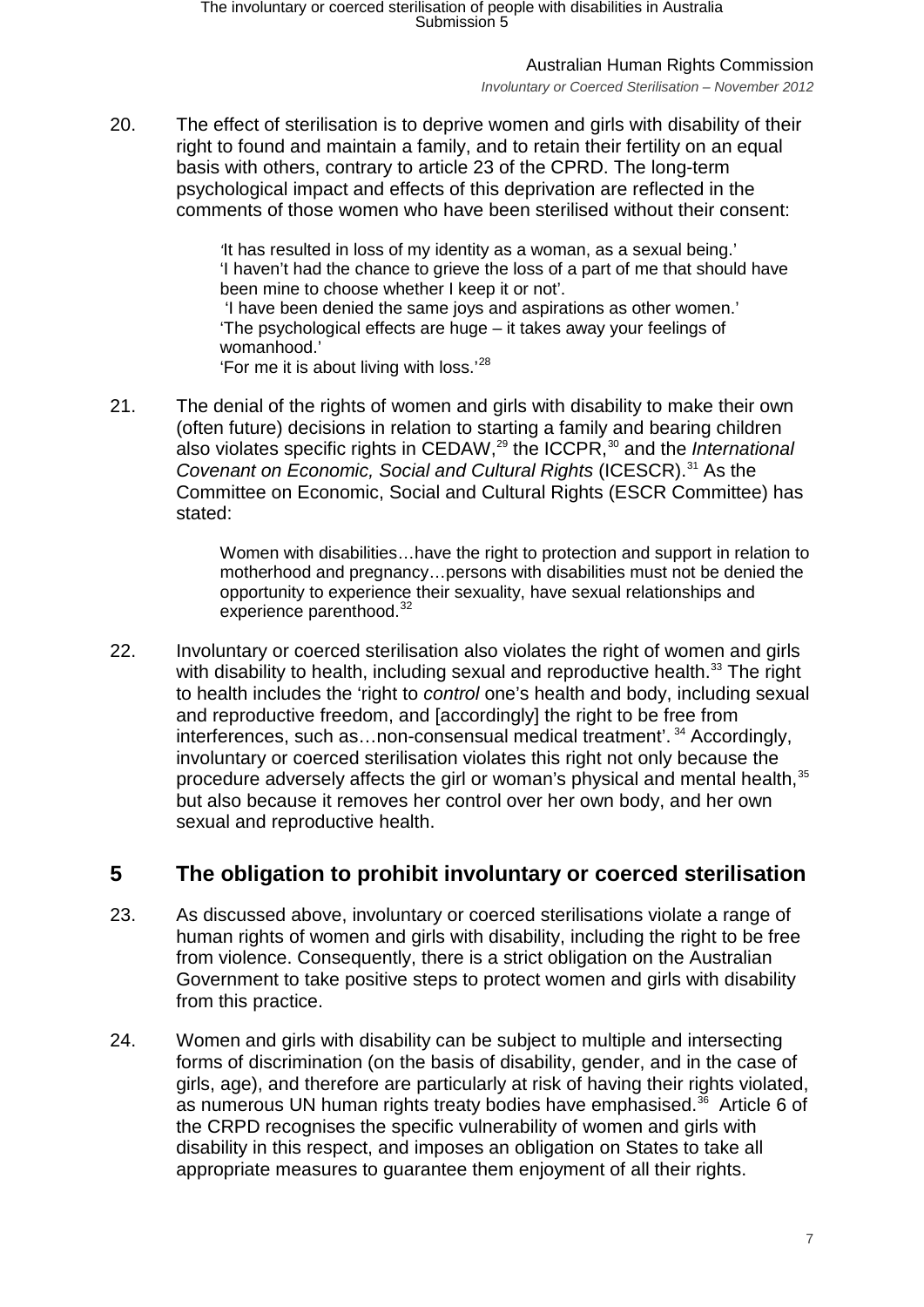*Involuntary or Coerced Sterilisation – November 2012*

- 25. On six different occasions, most recently in August 2012, UN human rights bodies including the Committee on the Rights of the Child, the CEDAW Committee, and the Office of the UN High Commissioner for Human Rights, have emphasised States Parties' (and specifically Australia's) obligations under the relevant conventions to prohibit the practice of involuntary or coerced sterilisation.[37](#page-15-22) When read together, these comments and recommendations amount to an obligation on Australia to prohibit by law, except where there is a serious threat to life or health:
	- sterilisation of children, particularly girls, regardless of whether they have a disability; and
	- sterilisation of women with disability without their consent.
- 26. In response to these recommendations, the Australian Government has included 'improvement' of the laws and practices governing the sterilisation of women and girls with disability in its draft National Human Rights Action Plan (NHRAP).<sup>[38](#page-15-23)</sup> However, civil society organisations have raised concerns that the action proposed in the draft NHRAP will not address 'the substance of the UN recommendations and the comprehensive law reform required to protect against this human rights violation'.<sup>[39](#page-15-24)</sup>

## <span id="page-7-0"></span>**6 Why is involuntary or coerced sterilisation occurring in Australia?**

- 27. The Commission notes that the exact number of involuntary or coerced sterilisations performed in Australia on women and girls with disability is unknown. However, the Commission is concerned by reports that they continue to occur,  $40$  and their rate may be increasing.  $41$  Women With Disabilities Australia (WWDA) has raised concerns about the incidence and long-term health implications of menstrual suppression practices.<sup>[42](#page-15-25)</sup>
- <span id="page-7-1"></span>28. The reasons which parents, carers, practitioners, courts and tribunals have given for making the decision to sterilise a girl or woman with a disability in the absence of her consent are discussed in detail in the recent report produced by WWDA, [43](#page-15-26) and include concerns that women and girls with disability:
	- cannot manage their personal hygiene when they are menstruating (and consequently place a burden on parents and carers to assist them to do so)
	- cannot have healthy sexual relationships or be effective parents
	- need to be protected from sexual abuse, and pregnancy that may result from such abuse
	- will re/produce children with genetic 'defects'.
- 29. The Commission is very concerned that the above arguments are being accepted as justification for involuntary or coerced sterilisation. For example, the view that involuntary or coerced sterilisation is a means to protect women and girls with disability from sexual abuse and to prevent pregnancies that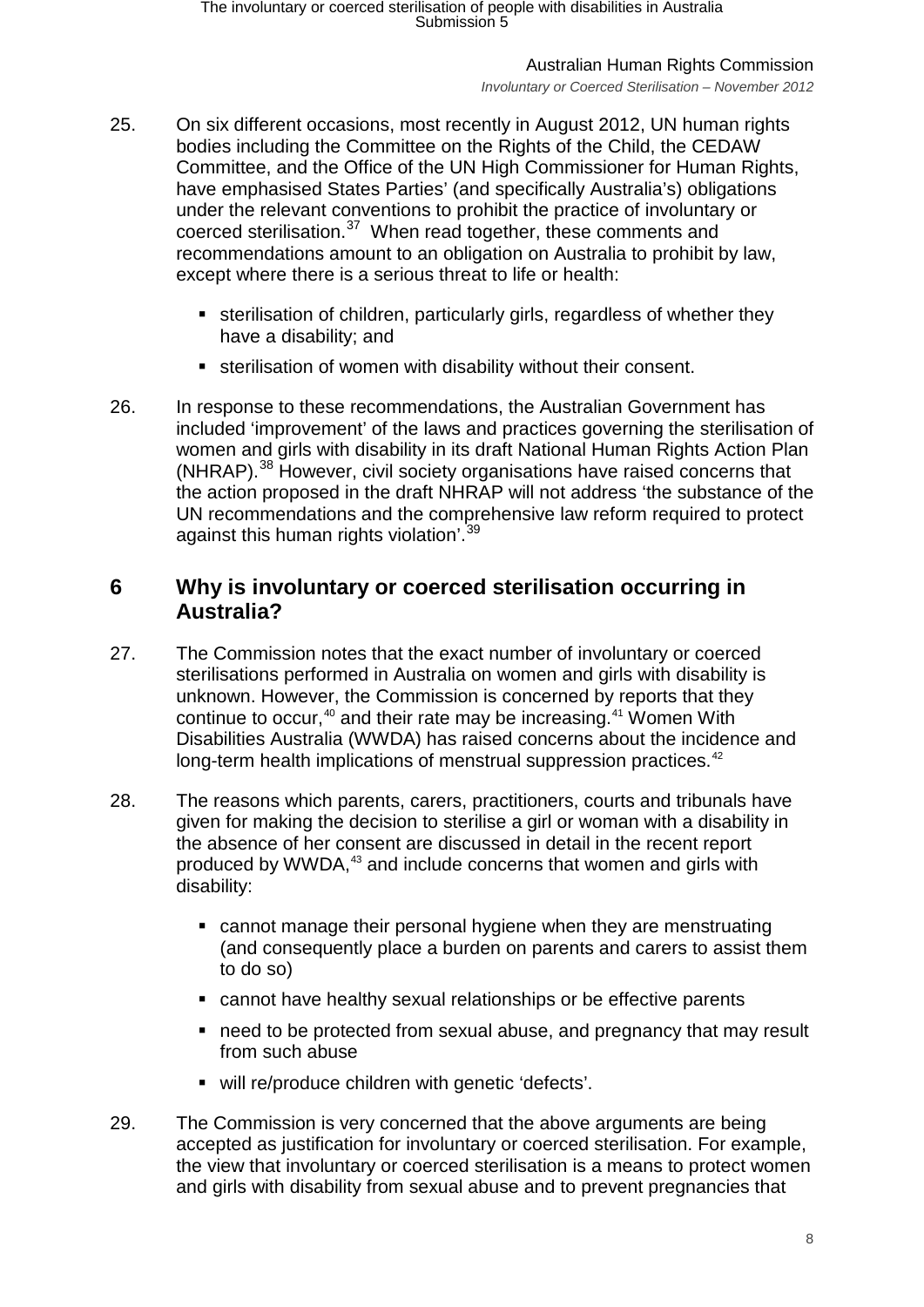*Involuntary or Coerced Sterilisation – November 2012*

may result from such abuse is highly problematic. [44](#page-15-18) Involuntary or coerced sterilisation is not a solution to sexual abuse – rather, measures should be taken to ensure the physical safety of women and girls with disability, and to address the trauma and health implications which result from sexual abuse.

- 30. As the Committee's terms of reference recognise and the concerns listed in paragraph [28](#page-7-1) reveal, there are practical factors which are contributing to involuntary or coerced sterilisations being performed on women and girls with disability, which include:
	- a lack of available services and programs designed to support people with disability in managing their menstruation, reproductive and sexual health needs
	- a lack of knowledge on the part of people with disability, medical practitioners, guardians, and carers concerning the rights of people with disability, the consequences of sterilisation, and the existence of support services
	- a lack of effective educational resources available and provided to the abovementioned persons to address this lack of knowledge, and to address general prejudices, stereotypical attitudes and fears.

## <span id="page-8-0"></span>*6.1 The need to address discriminatory attitudes towards people with disability*

31. The Commission emphasises that the practice of involuntary or coerced sterilisation of people with disability cannot be viewed in isolation, but must be understood in light of the broader social and cultural context which is informing the decision-making processes of those responsible for deciding whether to perform these sterilisations. The Commission agrees with WWDA's assessment that:

> The practice of forced sterilisation is itself part of a broader pattern of denial of human and reproductive rights of disabled women and girls which also includes systematic exclusion from appropriate reproductive health care and sexual health screening, limited contraceptive choices, a focus on menstrual suppression, poorly managed pregnancy and birth, selective or coerced abortion and the denial of rights to parenting. These practices are framed within traditional social attitudes that characterise disability as a personal tragedy, a burden and/or a matter for medical management and rehabilitation.[45](#page-15-27)

- 32. There is a lack of recognition and respect for women and girls with disability as people who have rights and are entitled to sexual relationships, to found families, and to make their own choices about these life experiences. Often, women and girls with disability are wrongly perceived and treated as 'nonsexual' or 'genderless' human beings, who do not understand their own bodies<sup>[46](#page-15-28)</sup>
- 33. These harmful assumptions and stereotypical attitudes regarding women and girls with disability underpin the practice of involuntary or coerced sterilisation, and result in women and girls with disability being denied the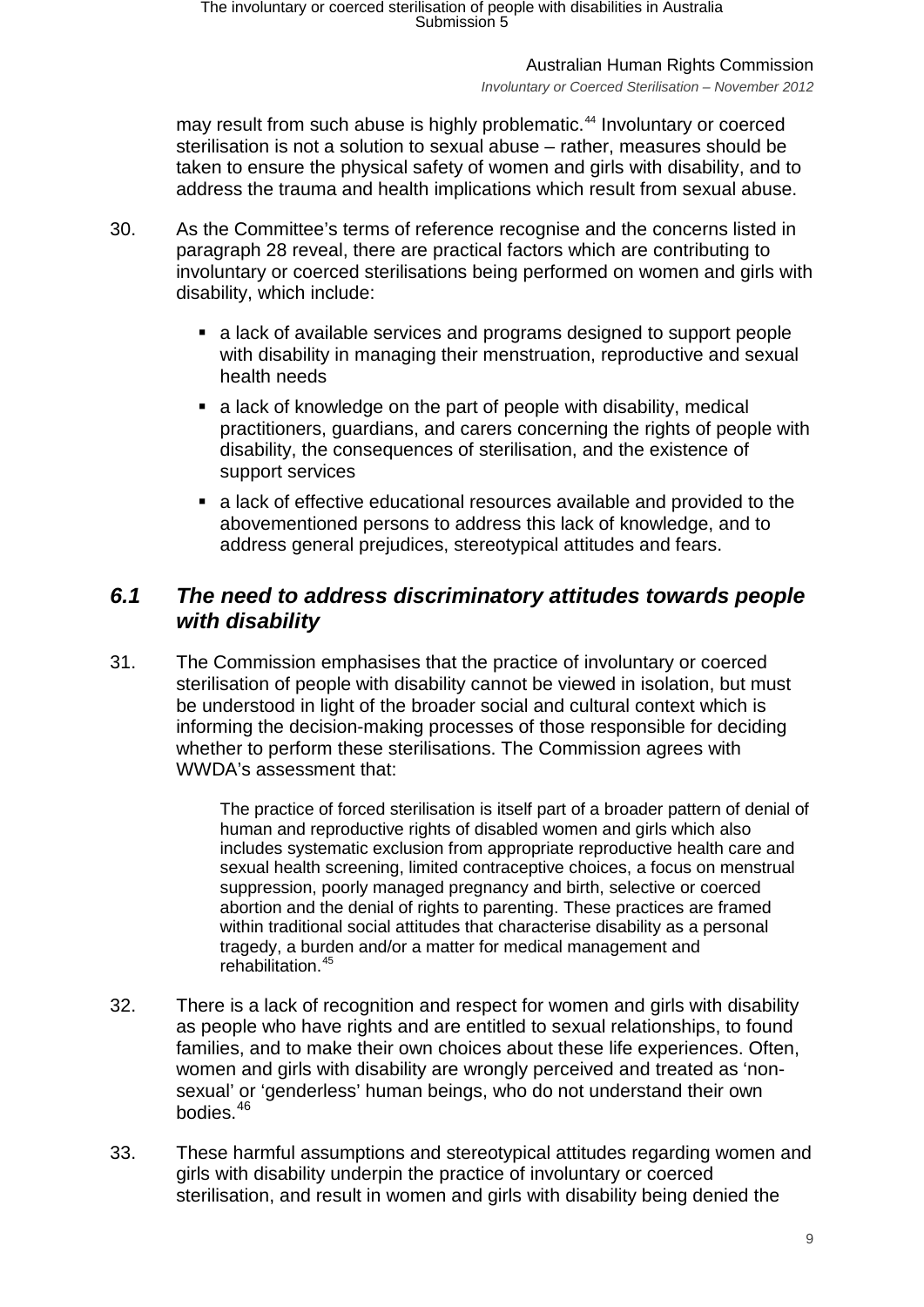Australian Human Rights Commission *Involuntary or Coerced Sterilisation – November 2012*

rights to enjoy (sexual) relationships, to form families, and to parenthood, and being precluded from making their own choices about these matters.

# <span id="page-9-0"></span>**7 Active measures must be taken to protect people with disability from involuntary or coerced sterilisation**

# <span id="page-9-1"></span>*7.1 Failure of current legal and regulatory framework to protect women and girls with disability*

- 34. Article 12 of the CRPD requires States Parties to support persons with disability to exercise their own legal capacity, and to ensure that any measures which allow for legal capacity to be exercised on behalf of a person with a disability are checked by adequate safeguards to prevent abuse, and particularly 'are free of conflict of interest'.
- 35. The High Court in 1992 in *Marion's case* ruled that court authorisation is required before any child can be sterilised, unless the sterilisation occurs as a by-product of surgery appropriately carried out to treat some malfunction or disease. $47$
- 36. Currently, in all Australian states and territories, the authorisation of either the Family Court of Australia or a state or territory guardianship tribunal is required before a child or adult with disability can be involuntarily sterilised (except in emergency situations in which there is a serious threat to life or health). [48](#page-15-2) In May 2009 the Australian Guardianship and Administrative Council published a *Protocol for Special Medical Procedures (Sterilisation)*[49](#page-15-4) to assist and promote consistency between the various Australian guardianship tribunals in exercising the power to order sterilisation.
- 37. However, the Commission has been concerned for some time that the legal and regulatory frameworks and guidelines built around the concept of court (or tribunal) authorisation for sterilisations have failed to protect women and girls with disability from involuntary or coerced sterilisation.<sup>[50](#page-15-29)</sup> The system of court or tribunal authorisation has not prevented women and girls with disability from being involuntarily or coercively sterilised, either with or without such authorisation. <sup>[51](#page-15-5)</sup> This has led WWDA to question whether the 'best interests' of the child is judged according to human rights principles, or whether it is, in reality, the 'best compromise between the competing interests of parents, carers, service providers and policy makers'.<sup>[52](#page-15-6)</sup>

# <span id="page-9-2"></span>*7.2 Need for broad educational and support framework*

- <span id="page-9-3"></span>*(a) Need to raise awareness and combat assumptions and stereotypical attitudes which underpin the practice of involuntary or coerced sterilisation through education*
- 38. The Commission is of the view that measures must be taken to address the harmful social attitudes towards people with disability, particularly women and girls (referred to above in section 3), which deny their entitlements to sexual, reproductive and family rights. Only once the assumptions and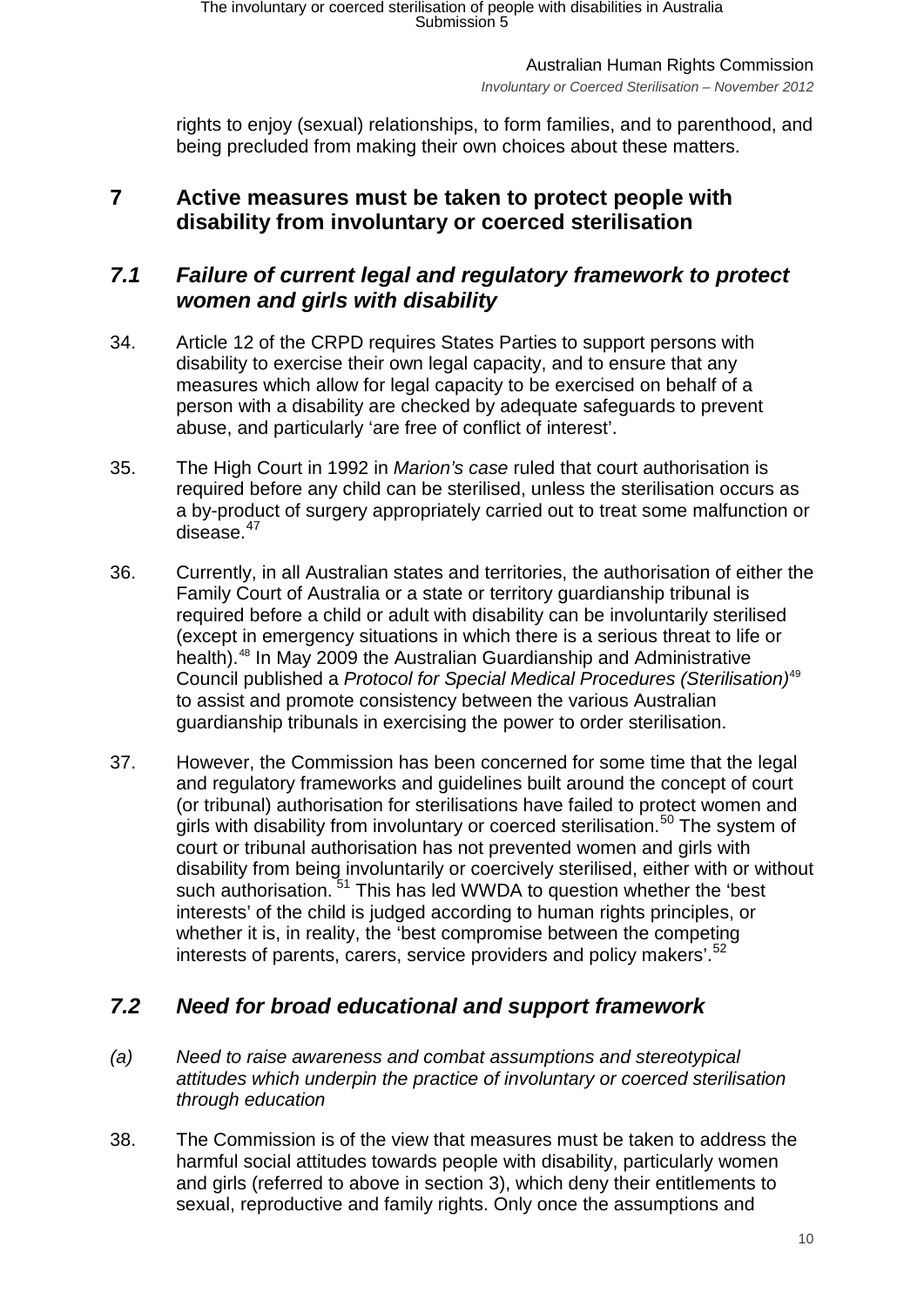*Involuntary or Coerced Sterilisation – November 2012*

stereotypical attitudes regarding women and girls with disability are addressed can the practice of involuntary or coerced sterilisation be effectively abolished.

- 39. In recognition of the harmful consequences of negative social attitudes towards persons with disability, article 8(1) of the CRPD places an obligation on Australia to adopt immediate, effective and appropriate measures:
	- (a) to raise awareness throughout society including at the family level, regarding persons with disabilities, and to foster respect for the rights and dignity of persons with disabilities
	- (b) to combat stereotypes, prejudices and harmful practices relating to persons with disabilities, including those based on sex and age, in all areas of life
	- (c) to promote awareness of the capabilities and contributions of persons with disabilities.
- <span id="page-10-0"></span>*(b) Need for supports, services and information*
- 40. The Commission emphasises the need for the development of a broad education and support framework for women and girls with disability, their families and carers, and health service providers. The aim of such a framework should be to ensure women and girls with disability enjoy their sexual and reproductive rights, and have access to personal assistance when necessary to support them to do so. A broad educational and support framework will help eliminate the consideration of involuntary or coerced sterilisation as a way to, for example, deal with menstrual management, control fertility, or avoid pregnancy as a result of rape.
- 41. The Commission notes that there are supports and services to assist women and girls with disability (and their carers) with menstrual management,<sup>[53](#page-15-30)</sup> and services which provide education to people with disability in relation to sexual and reproductive health, <sup>54</sup> including how to have positive and safe relationships, how to say 'no', and how to recognise violence. However, these services are few in number and limited in scope, and there is a general lack of knowledge concerning their existence and how they may be accessed. [55](#page-15-9)
- 42. In order to be able to control and enjoy their own sexual and reproductive health, and make informed decisions about practices such as sterilisation, it is crucial that women and girls with disability be provided with information and advice in relation to sex, contraception and family planning, and the related services that are available to them.<sup>[56](#page-15-10)</sup> In terms of services, the Australian Government is required under article 25 of the CRPD to provide women and girls with disability 'the same range, quality and standard of free or affordable health care and programmes as provided to other persons, including in the area of sexual and reproductive health'. Similar obligations are contained in article 12 of the ICESCR and article 12 of the CEDAW. [57](#page-15-23)
- 43. The CEDAW Committee and the ESCR Committee have recognised that in order to ensure equal access to health services for people with disability, health care staff (and other carers) need to be educated to recognise and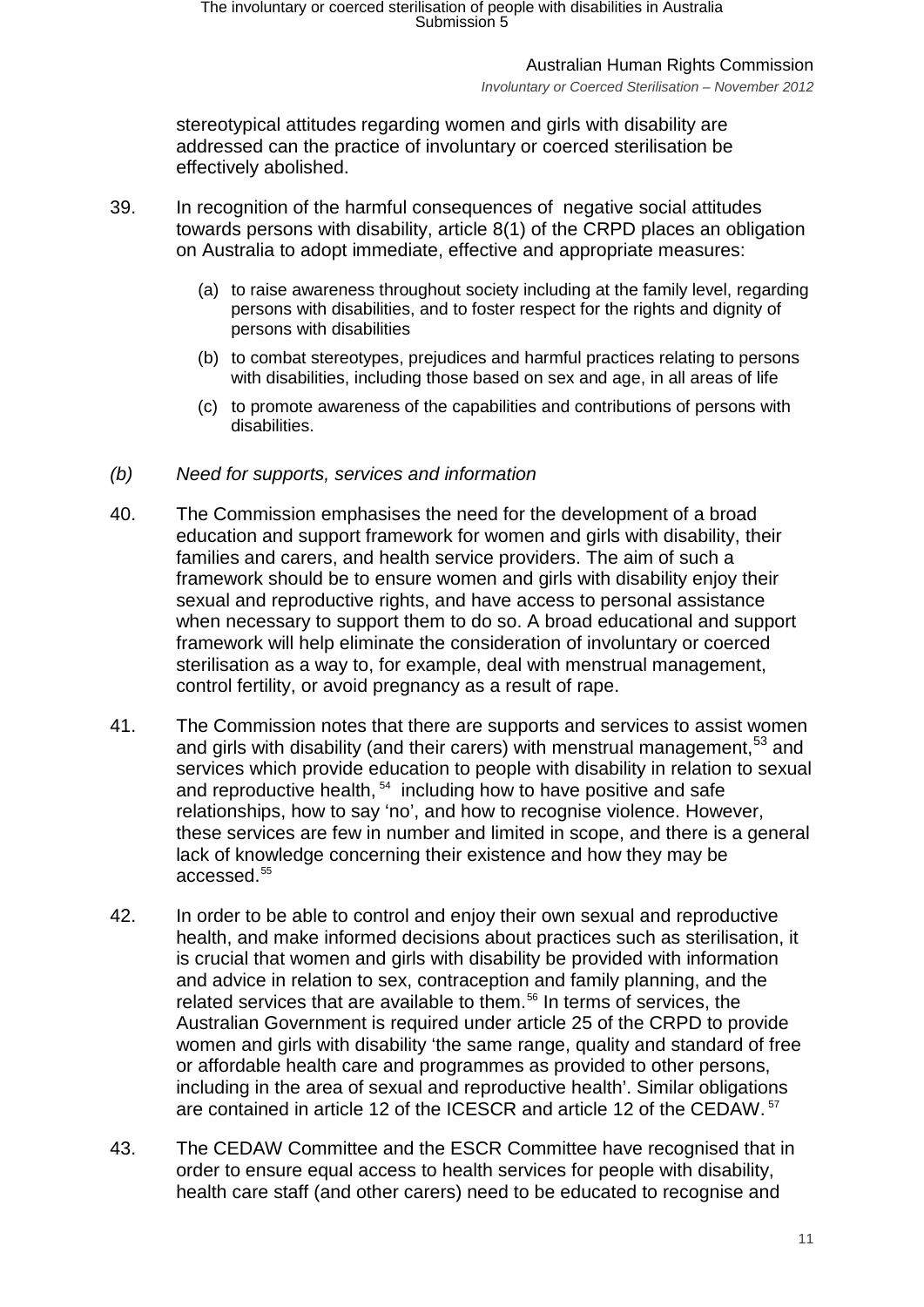*Involuntary or Coerced Sterilisation – November 2012*

respond to the specific needs of persons with disability, and to be aware of and respect their human rights, dignity and autonomy.<sup>[58](#page-15-13)</sup> This requirement is also reflected in article 25(d) of the CRPD.

- <span id="page-11-0"></span>*(c) Improving responses to protect women and girls with disability from violence and sexual assault*
- 44. As mentioned above, one of the many reasons given for involuntary or coerced sterilisation is to protect women and girls with disability from rape and sexual abuse.
- 45. The Australian Government has introduced the National Plan to Reduce Violence against Women and their Children, [59](#page-15-17) and there is significant reform and progress being made. However, the Plan includes few measures aimed at preventing and responding to violence against women and girls with disability in domestic settings, and does not extend to violence in institutional settings (such as institutional residential settings, group homes, boarding houses, psychiatric/mental health facilities).
- 46. There have been numerous reports which indicate high rates of violence in institutional settings. [60](#page-15-31) The reports also indicate limited or no response to people with disability experiencing violence. Australia has an obligation to promote the training of professionals and staff working with women and girls with disability in the rights recognised in the CRPD and CEDAW, so as to better provide the assistance and services guaranteed by those rights. This requires accommodation and disability services providers to have policies and procedures in place for identifying, reporting and responding to genderbased violence, abuse, and neglect, to ensure safe environments.
- <span id="page-11-1"></span>*(d) Development, implementation and monitoring of solutions*

- 47. Women and girls with disability have an important role to play in the development of legislation and other measures designed to ensure the enjoyment of all their rights.
- 48. The CRPD requires governments to closely consult with and actively involve persons with disability (including children) through their representative organisations, in the development and implementation of legislation and policies designed to promote and protect the rights articulated in the Convention.<sup>[61](#page-15-32)</sup> An inclusive consultative process will help ensure the development and implementation of appropriate legislation, policies and programs aimed at ending the practice of involuntary or coerced sterilisation.

<sup>1</sup> For recent work of the Commission in relation to this issue, see, Australian Human Rights Commission, *Information Concerning Australia and the Convention on the Rights of the Child* (August 2011), paras 84-87 and recommendation 20, at [http://www.hreoc.gov.au/legal/submissions/2011/201108\\_child\\_rights.html](http://www.hreoc.gov.au/legal/submissions/2011/201108_child_rights.html) (viewed 9 November 2012); Australian Human Rights Commission, *Response to the Office of the High Commissioner for Human Rights Questionnaire for the Preparation of the Analytical Study on Violence Against Women and Girls with Disability* (A/HRC/RES/17/11) (December 2011), pp 11-13, at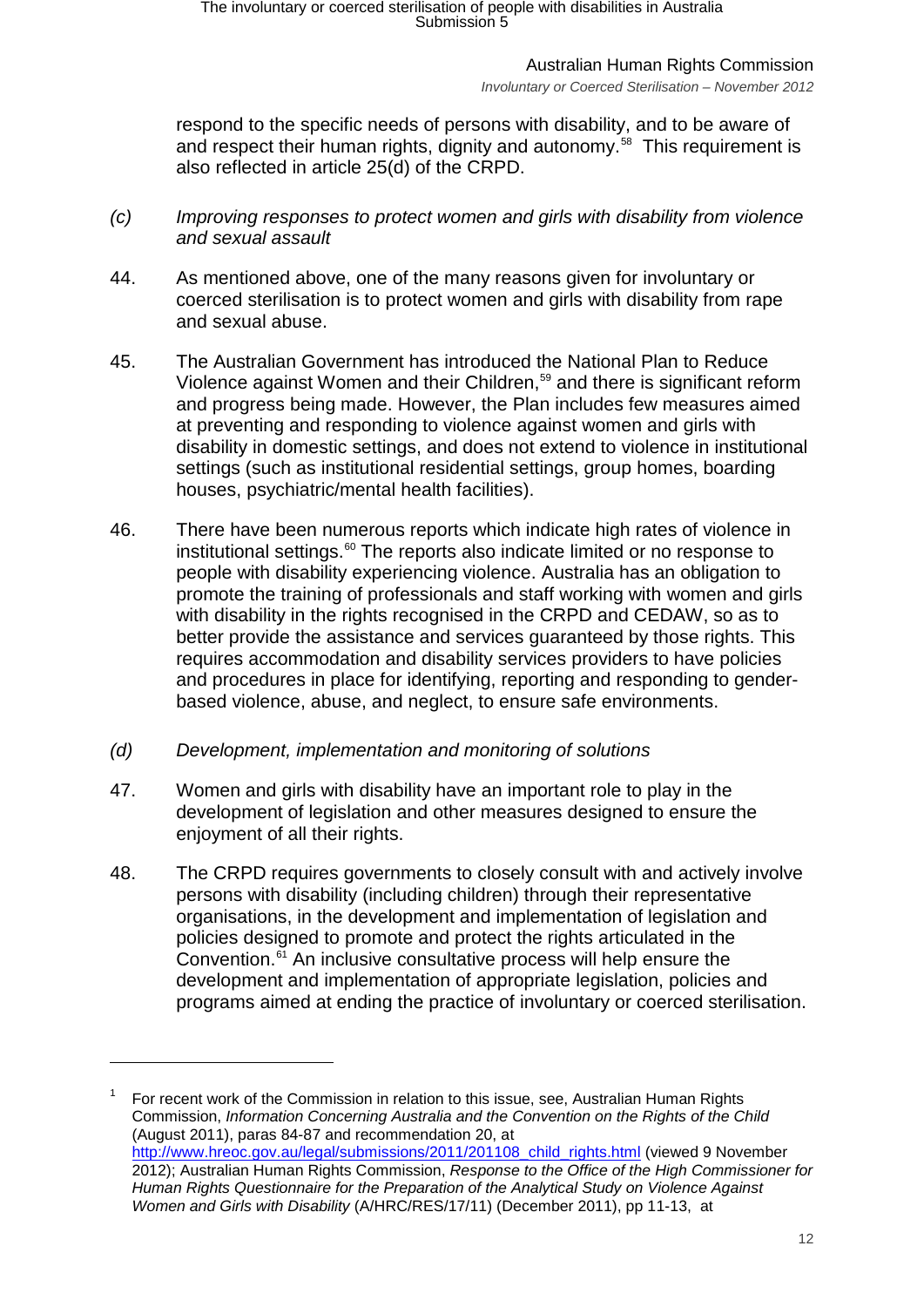*Involuntary or Coerced Sterilisation – November 2012*

[http://www.humanrights.gov.au/disability\\_rights/](http://www.humanrights.gov.au/disability_rights/hr_disab/vhb/2011_AHRC%20Response%20to%20UN%20questionnaire%20for%20the%20preparation%20of%20the%20analyical%20study%20on%20violence%20against%20women%20with%20disability.pdf) (viewed 9 November 2012); Australian Human Rights Commission, *Independent Interim Report on CEDAW* (August 2012), paras 69-72, at [http://www.hreoc.gov.au/legal/submissions/2012/20120910\\_CEDAW.html](http://www.hreoc.gov.au/legal/submissions/2012/20120910_CEDAW.html) (viewed 9 November

- <span id="page-12-1"></span>2012).<br><sup>2</sup> This has been referred to as 'forced' and/or 'non-therapeutic' sterilisation in previous Commission<br>submissions. and by certain UN treaty bodies.
- <span id="page-12-2"></span>submissions, and by certain UN treaty bodies. <sup>3</sup> See Women With Disabilities Australia, *Moving Forward and Gaining Ground: The Sterilisation of Women and Girls with Disabilities in Australia* (July 2012), p 6. At
- <span id="page-12-3"></span>[http://www.wwda.org.au/Moving\\_Forward\\_Gaining\\_Ground.pdf\(](http://www.wwda.org.au/Moving_Forward_Gaining_Ground.pdf)viewed 9 November 2012).<br>Women With Disabilities Australia, above, p 6.
- 

- *Convention on the Rights of Persons with Disabilities,* opened for signature 30 March 2007, 2515
- 
- <span id="page-12-6"></span>
- <span id="page-12-7"></span>
- <span id="page-12-5"></span><span id="page-12-4"></span>UNTS 3, arts 15 and 16 (entered into force 3 May 2008).<br>
<sup>6</sup> Convention on the Rights of Persons with Disabilities, art 25(a).<br>
<sup>7</sup> Convention on the Rights of Persons with Disabilities, art 23(1).<br>
<sup>8</sup> Opened for signatu
- *<sup>1996</sup>* (Vic). <sup>10</sup> *Department of Health and Community Services v JWB and SMR* (1992) 175 CLR 218 (*Marion's*
- 
- <sup>11</sup> Marion's Case, above, 252 (Mason CJ, Dawson, Toohey and Gaudron JJ).<br><sup>12</sup> For an example of a situation of coerced sterilisation, see Committee on the Elimination of Discrimination against Women, *A S v Hungary*, Communication No. 4/2004, UN Doc CEDAW/C/36/D/4/2004 (2006). At [http://www2.ohchr.org/english/law/docs/Case4\\_2004.pdf](http://www2.ohchr.org/english/law/docs/Case4_2004.pdf)
- (viewed 13 November 2012).<br><sup>13</sup> S Osfield. 'This girl has special needs and one day dreams of being a mum. Does anyone have the right to stop her having a baby?' *Marie Claire*, June 2012, p 43. At
- 
- The Universe of November 1979, 1249 UNTS 13 (entered into force 3 August 1981).<br>
The Opened for signature 18 December 1979, 1249 UNTS 13 (entered into force 3 August 1981).<br>
The See Human Rights Council, *Thematic study on*
- 
- *disability: Report of the Office of the United Nations High Commissioner for Human Rights*, UN Doc
- <sup>17</sup> World Medical Association and International Federation of Health and Human Rights Organisations, 'Global Bodies call for end to Forced Sterilisation' (Media Release, 5 September 2011). At [http://www.wma.net/en/40news/20archives/2011/2011\\_17/index.html](http://www.wma.net/en/40news/20archives/2011/2011_17/index.html) (viewed 9 November 2012); International Federation of Gynecology and Obstetrics, *Female Contraceptive Sterilization*, (2001), Recommendation 5. At
- [http://www.figo.org/publications/miscellaneous\\_publications/ethical\\_guidelines/new\\_ethical\\_guideli](http://www.figo.org/publications/miscellaneous_publications/ethical_guidelines/new_ethical_guidelines)nes (viewed 9 November 2012).
- [nes](http://www.figo.org/publications/miscellaneous_publications/ethical_guidelines/new_ethical_guidelines) (viewed 9 November 2012). <sup>18</sup> Australian Law Reform Commission, *Family Violence and Commonwealth Laws – People with Disability*, Information Sheet, (2012). At<http://www.alrc.gov.au/CFV-disability> (viewed 9 November
- 2012). <sup>19</sup> See *Convention on the Rights of Persons with Disabilities*, arts 16 and 17.
- <sup>20</sup> Committee on the Rights of the Child, *General Comment No. 13 (2011): The right of the child to freedom from all forms of violence,* UN Doc CRC/GC/13 (2011), para 23(b); Committee on the Rights of the Child, *Consideration of Reports Submitted by States Parties under Article 44 of the Convention- Concluding Observations: Australia*, UN Doc CRC/C/AUS/CO/4 (2012), paras 46 and 47.
- <sup>21</sup> Human Rights Council*, Promotion and protection of all human rights, civil, political, economic, social and cultural rights, including the right to development: Report of the Special Rapporteur on torture and other cruel, inhuman or degrading treatment or punishment, Manfred Nowak*, UN Doc
- <span id="page-12-0"></span>A/HRC/7/3 (2008), para 38 . <sup>22</sup> Human Rights Committee, *General Comment No. 28: Equality of rights between men and women*
- 
- (article 3), UN Doc CCPR/C/21/Rev.1/Add.10 (2000), para 11.<br><sup>23</sup> Women With Disabilities Australia, *Moving Forward and Gaining Ground,* note 3, p 6.<br><sup>24</sup> UN Special Rapporteur on violence against women, its causes and con *General Assembly)*, UN Doc A/67/227 (2012), paras 31 and 37.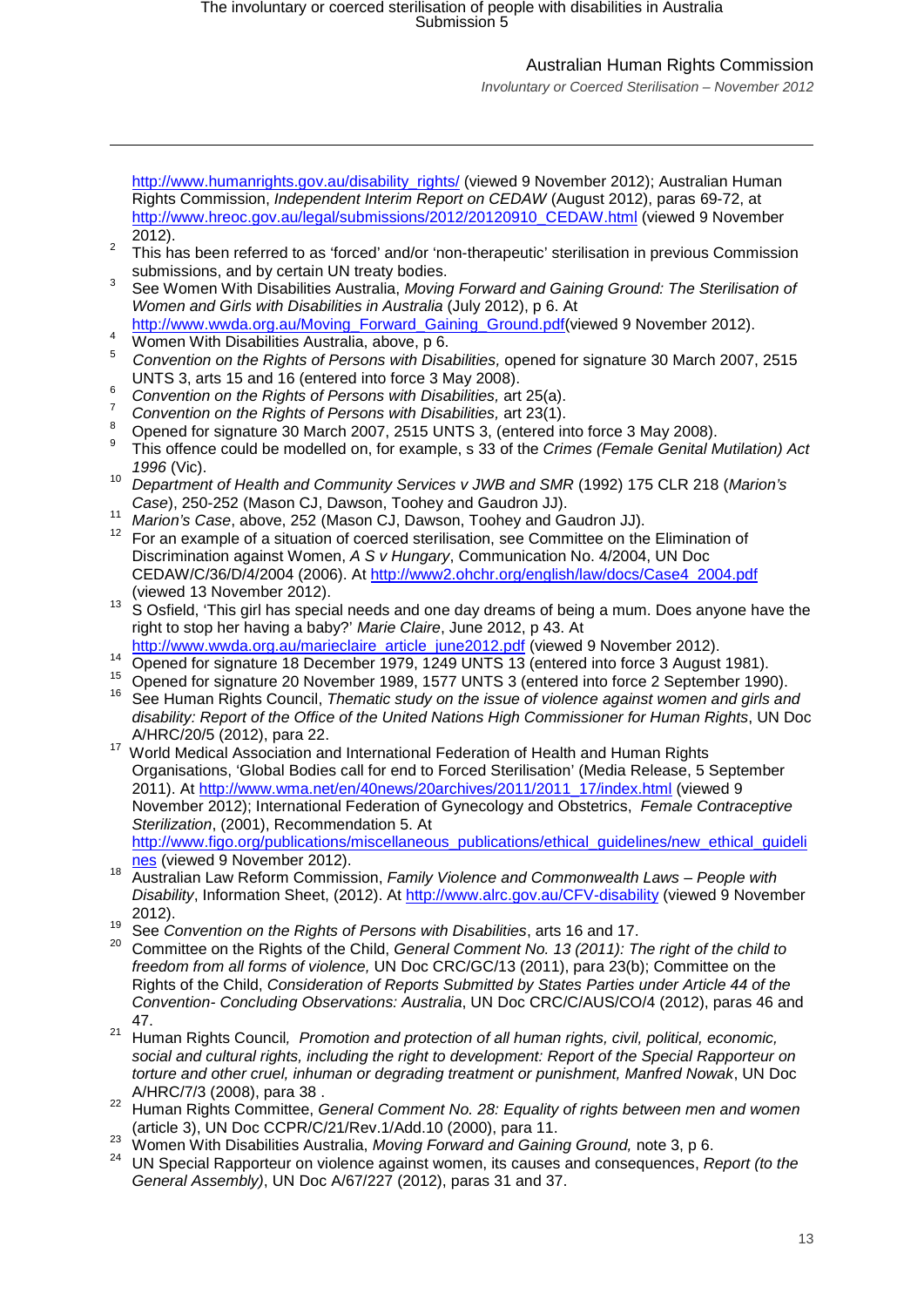*Involuntary or Coerced Sterilisation – November 2012*

- <sup>25</sup> Committee on the Elimination of Discrimination against Women, *General Recommendation No. 19: Violence against Women*, UN Doc A/47/38 (1992), paras 1, 6 and 7; In the context of an individual communication concerning a coerced sterilisation, the CEDAW Committee concluded that the practice breached arts 10(h), 12 and 16(1)(e) of the Convention: see Committee on the Elimination of Discrimination against Women, *A S v Hungary*, Communication No. 4/2004, UN Doc CEDAW/C/36/D/4/2004 (2006). At [http://www2.ohchr.org/english/law/docs/Case4\\_2004.pdf](http://www2.ohchr.org/english/law/docs/Case4_2004.pdf)<br>(viewed 13 November 2012).
- (viewed 13 November 2012). <sup>26</sup> *Convention on the Rights of Persons with Disabilities*, arts 12 and 25.

- <sup>27</sup> Committee on the Elimination of Discrimination against Women, *General Recommendation No.24:*<br>Article 12 of the Convention (Women and Health), UN Doc A/54/38/Rev.1, chap. I (1999), para 22.
- 
- <sup>28</sup> Women With Disabilities Australia, *Moving Forward and Gaining Ground*, note 3, p 13.<br><sup>29</sup> Opened for signature 18 December 1979, 1249 UNTS 13, art 16(1)(e)(entered into force 3 August
- <span id="page-13-0"></span>1981).<br><sup>30</sup> Opened for signature 16 December 1966, 999 UNTS 171, arts 17 and 23 (entered into force on 23 March 1976 (except article 41, which came into force 28 March 1979)). See Human Rights Committee, *General Comment No. 19: Protection of the family, the right to marriage and equality of the spouses (Art. 23)*, UN Doc A/45/40 Vol. I (1990), para 5; Human Rights Committee, *General Comment No.28: Equality of rights between men and women (article 3*), UN Doc
- Opened for signature 16 December 1966, 993 UNTS 3, art 10 (entered into force 3 January 1976). This was confirmed at the 1994 International Conference on Population and Development, where in the *Summary of the Program of Action* it was highlighted that reproductive rights and reproductive health imply that 'people have the capacity to reproduce and the freedom to decide it, when and how often to do so', and encompass the 'right of all to make decisions concerning reproduction free of discrimination, coercion and violence': see<br>http://www.un.org/ecosocdev/geninfo/populatin/icpd.htm#chapter7 (viewed 13 November 2012).
- http://www.un.org/ecosocdev/geninfo/populatin/icpd.htm#chapter7 (viewed 13 November 2012). 32 Committee on Economic, Social and Cultural Rights, *General Comment No. 5: Persons with*
- *disabilities*, UN Doc E/1995/22 at 19 (1995), para 31 (citations omitted). <sup>33</sup> *International Covenant on Economic, Social and Cultural Rights,* art 12; *Convention on the Rights of People with Disability,* arts 25 and 26; *Convention on the Elimination of All Forms of Discrimination against Women,* articles 122 and 14(2)(b); *Convention on the Rights of the Child,* art 24.
- <sup>34</sup> See Committee on Economic, Social and Cultural Rights*, General Comment 14 (2000): The right to the highest attainable standard of health (article 12 of the International Covenant on Economic,*
- *Social and Cultural Rights)*, UN Doc E/C.12/2000/4 (2000), para 8 (emphasis added). <sup>35</sup> Committee on the Elimination of Discrimination against Women, *General Recommendation No. 19:*
- *Violence against Women*, UN Doc A/47/38 (1992), para 22. <sup>36</sup> See, for example, Committee on the Elimination of Discrimination against Women, *General Recommendation No. 18: Disabled Women*, UN Doc A/46/38 (1993), p 3; Committee on the Rights of the Child, *General Comment No.4 (2003): Adolescent Health and Development in the Context of the Convention on the Rights of the Child*, UN Doc CRC/GC/2003/4 (2003), para 12; Committee on the Rights of the Child, *General Comment No.7(2005): Implementing Child Rights in Early Childhood 7*, UN Doc CRC/C/GC/7/Rev.1 (2006), para 11(b)(v); Committee on the Rights of the Child, *General Comment No. 9 (2006): The rights of children with disabilities*, UN Doc CRC/C/GC/9 (2007), paras 8 and 10; Committee against Torture, *General Comment No. 2: Implementation of Article 2 by States Parties*, UN Doc CAT/C/GC/2 (2008), para 22; Committee on the Rights of Persons with Disabilities, *Concluding observations of the Committee on the Rights of Persons with Disabilities: Tunisia*, UN Doc CRPD/C/TUN/CO/1 (2011), para 1; See Human Rights Council,
- *Thematic study*, note 16, paras 17, and 22 to 24.<br>Committee on the Rights of the Child, *Concluding Observations: Australia*, UN Doc CRC/C/15/Add.268 (2005), paras 45 and 46(e); Committee on the Rights of the Child, *General Comment No. 9 (2006): The rights of children with disabilities*, UN Doc CRC/C/GC/9 (2007), para 60; Committee on the Elimination of Discrimination against Women, *Concluding Observations of the Committee on the Elimination of Discrimination against Women: Australia*, UN Doc CEDAW/C/AUS/CO/7 (2010), paras 42 and 43; Human Rights Council, *Report of the Working Group on the Universal Periodic Review: Australia*, UN Doc A/HRC/17/10 (2011), para 86.39; Human Rights Council, *Thematic study,* note 16, para 28 (citation omitted), and see also the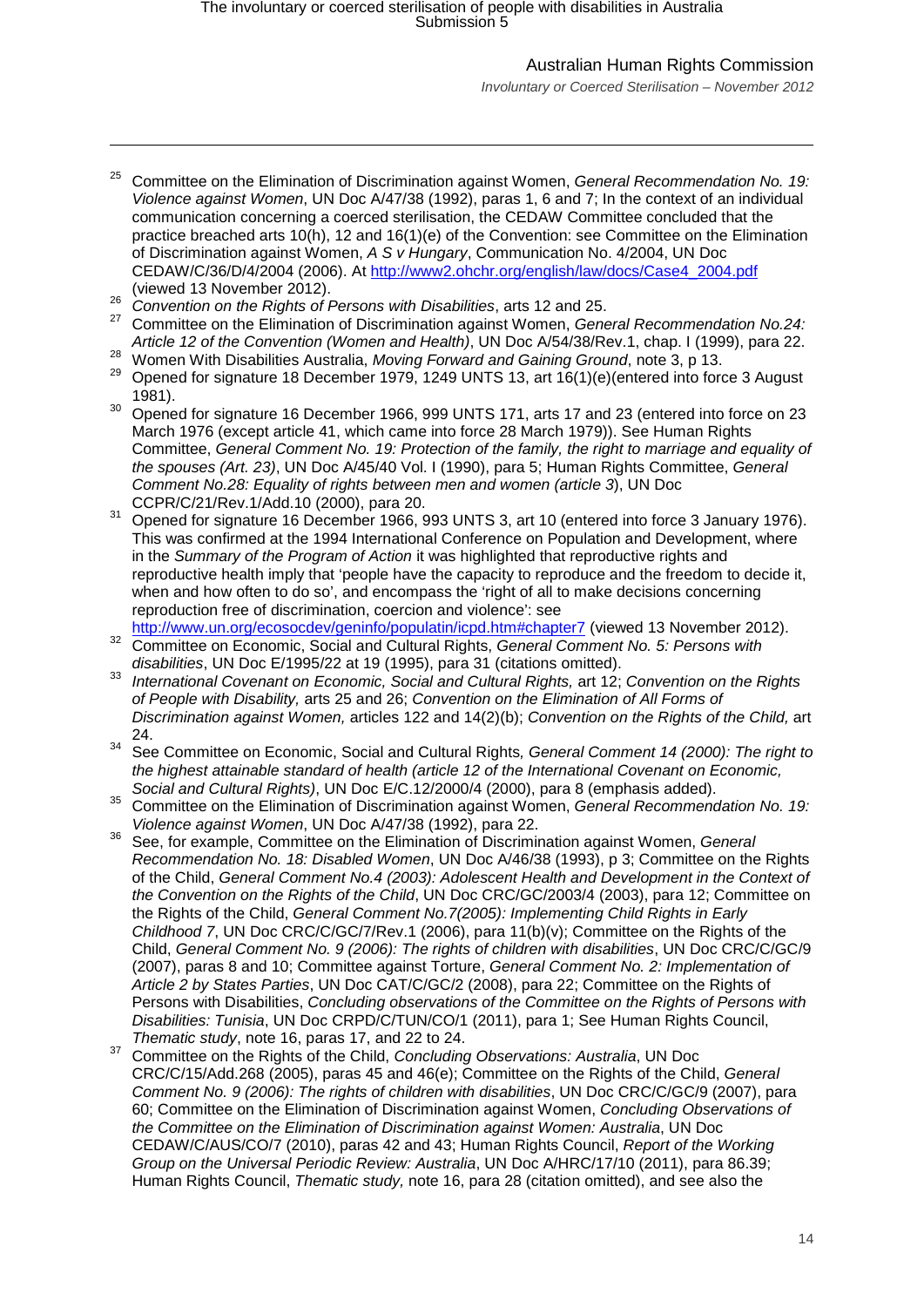-

## Australian Human Rights Commission

*Involuntary or Coerced Sterilisation – November 2012*

<span id="page-14-2"></span><span id="page-14-1"></span><span id="page-14-0"></span>

|    | recommendations at para 57(d) and (e); Committee on the Rights of the Child, Concluding             |
|----|-----------------------------------------------------------------------------------------------------|
| 38 | Observations: Australia, UN Doc CRC/C/AUS/CO/4 (2012), paras 46 and 47(b).                          |
|    | Available at http://www.ag.gov.au/Documents/National+Human+Rights+Action+Plan+-                     |
|    | +Consultation+version.pdf (viewed 5 November 2012).                                                 |
| 39 | Disability Rights Now: Civil Society Report to the United Nations Committee on the Rights of        |
|    | Persons with Disabilities (August 2012), para [407]. At                                             |
|    | http://www.disabilityrightsnow.org.au/node/15 (viewed 5 November 2012).                             |
| 40 | See, for example, Women With Disabilities Australia, Submission to the Australian Attorney-         |
|    | General on the Sterilisation of Girls and Women with Disabilities (July 2012), p 1. At              |
|    | http://www.wwda.org.au/WWDASubtoAGJuly2012.pdf (viewed 9 November 2012).                            |
| 41 | Australian Human Rights Commission, Australian study tour report: Visit of the UN Special           |
|    | Rapporteur on Violence against Women (2012), p 24. At                                               |
|    | http://www.humanrights.gov.au/sex_discrimination/publication/UNSRVAW%20report%202012/inde           |
|    | x.html (viewed 9 November 2012).                                                                    |
| 42 | Women With Disabilities Australia, Submission to the United Nations Thematic Study on Violence      |
|    | Against Women With Disabilities (December 2011), p 64-66. At                                        |
|    | http://www.wwda.org.au/WWDASubUNStudyViolenceWWDDec2011.doc (viewed 9 November                      |
|    |                                                                                                     |
| 43 | 2012).                                                                                              |
| 44 | Women With Disabilities Australia, Moving Forward and Gaining Ground, note 3, p 6.                  |
| 45 | See further Women With Disabilities Australia, above, pp 10-12.                                     |
| 46 | Women With Disabilities Australia, above, p 6 (citations omitted).                                  |
|    | Committee on Economic, Social and Cultural Rights, General Comment No. 5: Persons with              |
|    | disabilities, UN Doc E/1995/22 at 19 (1995), para 19; Committee on the Rights of the Child,         |
|    | General Comment No. 9 (2006): The rights of children with disabilities, UN Doc CRC/C/GC/9,          |
|    | (2007) para 42(e); Human Rights Council, Thematic study, note 16, para 19; UN Special               |
|    | Rapporteur on violence against women, its causes and consequences, Report (to the General           |
| 47 | Assembly), UN Doc A/67/227 (2012), para 69.                                                         |
| 48 | Marion's Case, note 10, 250 (Mason CJ, Dawson, Toohey and Gaudron JJ).                              |
|    | See generally Australian Guardianship and Administration Council, Protocol for Special Medical      |
|    | Procedures (Sterilisation) (2009). At                                                               |
|    | www.agac.org.au/images/stories/agac_sterilisation_protocal_30_mar_09.pdf (viewed 9 November         |
| 49 | 2012).                                                                                              |
|    | Available at http://www.agac.org.au/images/stories/agac_sterilisation_protocal_30_mar_09.pdf        |
| 50 | (viewed 5 November 2012).                                                                           |
|    | See generally S Brady, J Britton and S Grover, The Sterilisation of Girls and Young Women in        |
|    | Australia: issues and progress (Report jointly commissioned by the Sex Discrimination               |
|    | Commissioner and the Disability Discrimination Commissioner at the Australian Human Rights          |
|    | Commission)(2001). At http://www.humanrights.gov.au/disability rights/sterilisation/index.html      |
|    | (viewed 5 November 2012).                                                                           |
| 51 | See, for example, S Brady, J Britton and S Grover, above, chs 2 and 6. For a recent discussion,     |
|    | see Women With Disabilities Australia, Submission to the Australian Attorney-General, note 40, p    |
|    | 1.                                                                                                  |
| 52 | Women With Disabilities Australia, Moving Forward and Gaining Ground, note 3, p 6. For examples     |
|    | of cases which suggest the latter, see Re: Angela (Special medical procedure) [2010] FamCA 98       |
|    | (16 February 2010, and the cases referred to in Women With Disabilities Australia, note 3, pp 7-13. |
| 53 | See, for example, the resources mentioned in J Tracy et. al, Supporting Women: Information and      |
|    | resources for carers supporting women with intellectual disabilities to manage their menstruation   |
|    | (2010). At http://www.cddh.monash.org/assets/supporting-women-carer.pdf (viewed 5 November          |
|    | 2012).                                                                                              |
| 54 | For example, Family Planning Victoria offer information regarding sexual and reproductive health    |
|    | tailored for people with disabilities (see http://www.fpv.org.au/disability-services/sexual-health- |
|    | information/ (viewed 5 November 2012)).                                                             |
| 55 | See Women With Disabilities Australia, Submission to the United Nations Thematic Study, note 16,    |
|    | paras 97-101 and 122-123.                                                                           |
| 56 | This is recognised in relation to women by article 10(h) of the CEDAW, which provides that women    |
|    | must be guaranteed access to 'specific educational information to help to ensure the health and     |
|    | well-being of families, including information and advice on family planning.' See further Committee |
|    |                                                                                                     |
|    |                                                                                                     |